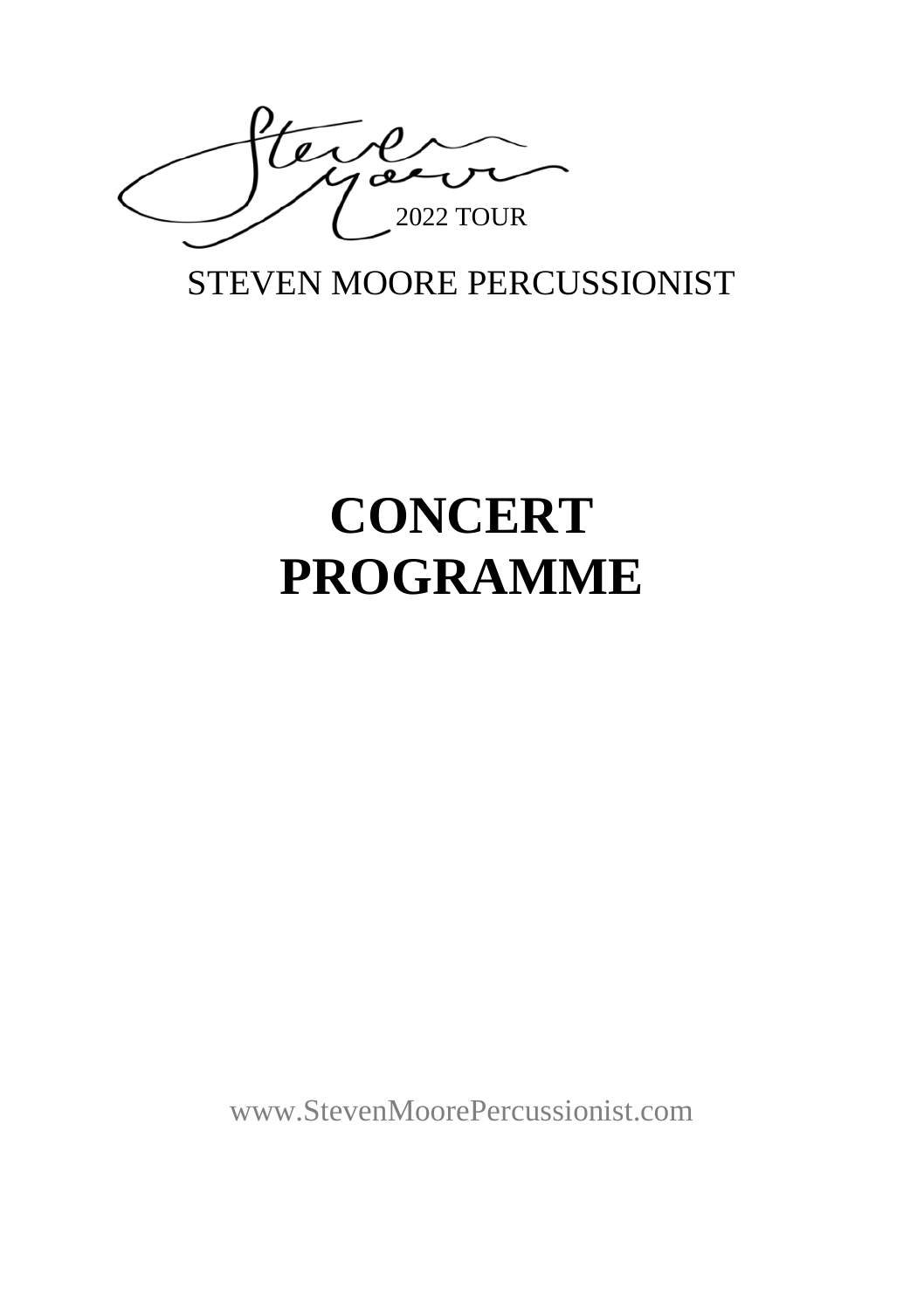### **Prelude – Bach Cello Suite 1 J.S. Bach**

Johann Sebastian Bach (1685-1750) was a German composer and musician. Admired as an outstanding harpsichordist and organist, Bach is now regarded as one of the most prolific composers of all time. Bach's six suites for unaccompanied cello are some of the most recognizable compositions ever written. It is believed these were written whilst he served as Kapellmeister in Köthen (1717-23).

### **Romantica E. Séjourné**

Emmanuel Séjourné́(b.1961), is a French composer and percussionist. Séjourné<sup>*works* are written for various ensembles including orchestras,</sup> chamber ensembles and solo works. His concertos for percussion and orchestra have attracted international attention. The marimba solo *Romantica* is actually the second movement of his larger work *Suite*, but due to popularity it is often performed by itself.

### **Verano Porteno** - Arr. P. Cheung **A. Piazzolla**

Astor Piazzolla (b.1921) was an Argentine tango composer and bandeonist. His works included elements of jazz with extended harmonies and dissonance, use of counterpoint and extended compositional forms. Originating from Spanish Baroque music, the passacaglia technique can be heard throughout *Verano Porteno*. Counterpoint is sometimes fugal, however more often this allows each performer to assert their voice. The use of improvisation is taken from jazz in concept, using a wide vocabulary of scales and rhythms whist remaining within the parameters of the tango sound-world.

### **Attraction E. Séjourné**

Contrasting hugely to Séjourné's Romantica, this piece is a high paced exciting work with backing track. Originally the work was longer and was performed with violin, marimba, vibraphone and junk percussion. The new short version of this work has the performer use just marimba and vibraphone, with moments of playing both simultaneously.

### **Soaring in the Sky J. Freicher**

Taken from Jan Freicher's *Three Solos for Vibraphone*, *Soaring in the Sky* begins bluesy and warm, eventually making its way towards an Afro-Cuban style that utilizes the back of the mallets.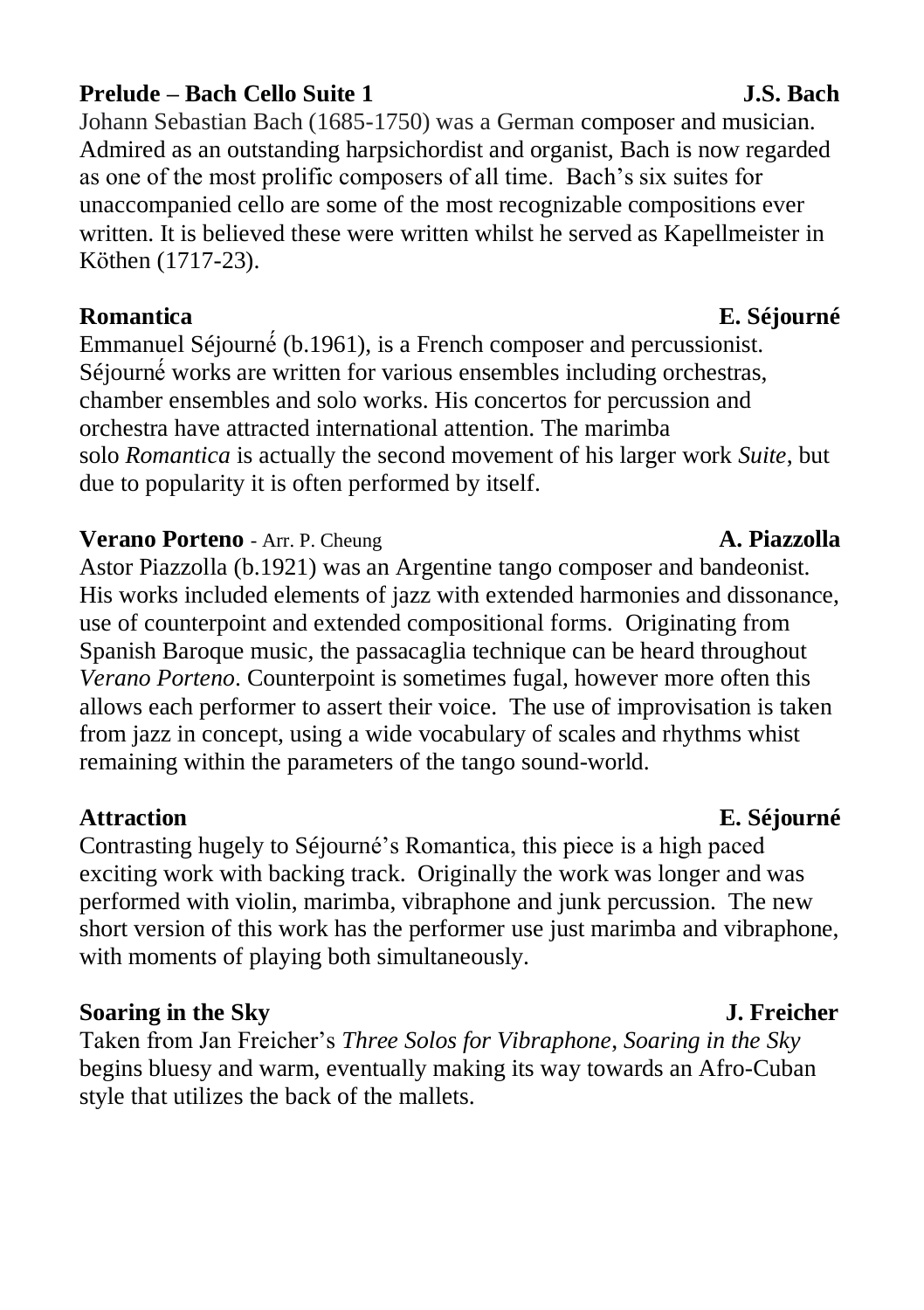### **Etude in E Minor** P. Cheung

Pius Cheung is a Chinese-Canadian percussionist, composer and educator. Dedicated to Edward Aldwell (Cheung's theory/Bach teacher) his etude is one of his early works. Through this short and simply structured etude, a large contrast of dynamics and use of rubato provide many dramatic moments. Written after Cheung studied Vladimir Horowitz pianistic style, this piece brings various complex techniques to the marimba.

### **Over the Rainbow** - Arr. Robert Oetomo **H. Arlen**

Robert Oetomo is an Indonesian-born Australian percussionist, composer and educator. Over the Rainbow is a beautiful and dramatic arrangement taken from the cinema classic 'The Wizard of Oz'. Oetomo combines improvisatory gestures with jazz harmonies producing this truly expressive classic. Complex runs of 9-13 notes are enhanced with use of rubato whilst maintaining the simplicity of the melody and harmony of the original song.

## **Premiere Courante** - Transcribed by S. Moore **F. Couperin**

François Couperin (1668-1733) was a French composer, organist and harpsichordist. Couperin's *Livres* consist of twenty-seven orders, containing 226 pieces, organised within four books. Couperin moved away from using the term *suite* that was used for a series of dances. Instead, he grouped his pieces in *ordres*, providing the connotation of an ordered arrangement of pieces. The ordered unity is achieved in each by using the major and minor versions of the same key.

### **The Planets & Sun (Sunnu) J. Moral**

Juanfra Moral, a native of Torredelcampo (Jaén), is an educator, conductor, performer and composer. At present he is immersed in his composition projects, in his concert tours and in his work as a teacher, at the "Pedro B. Pancorbo Municipal Music School" where he has been a percussion teacher for more than 12 years. The planets and sun is a conceptual composition made up of 9 short movements, with Sunnu being the first of volume one.

### **Feel the Sunlight L. Albert**

Commissioned for Mr Chin Cheng Lin in 2001 it is in tonal style. The title is inspired because Belgium has only around 90 sunny days in a year. As a raining country the nature looks indeed beautiful green but to enjoy the sunlight, most Belgians head to South Europe during the summer holiday. Chin Cheng Lin talked about the beautiful weather in Australia so much, it inspired Ludwig to write this multi award winning piece.